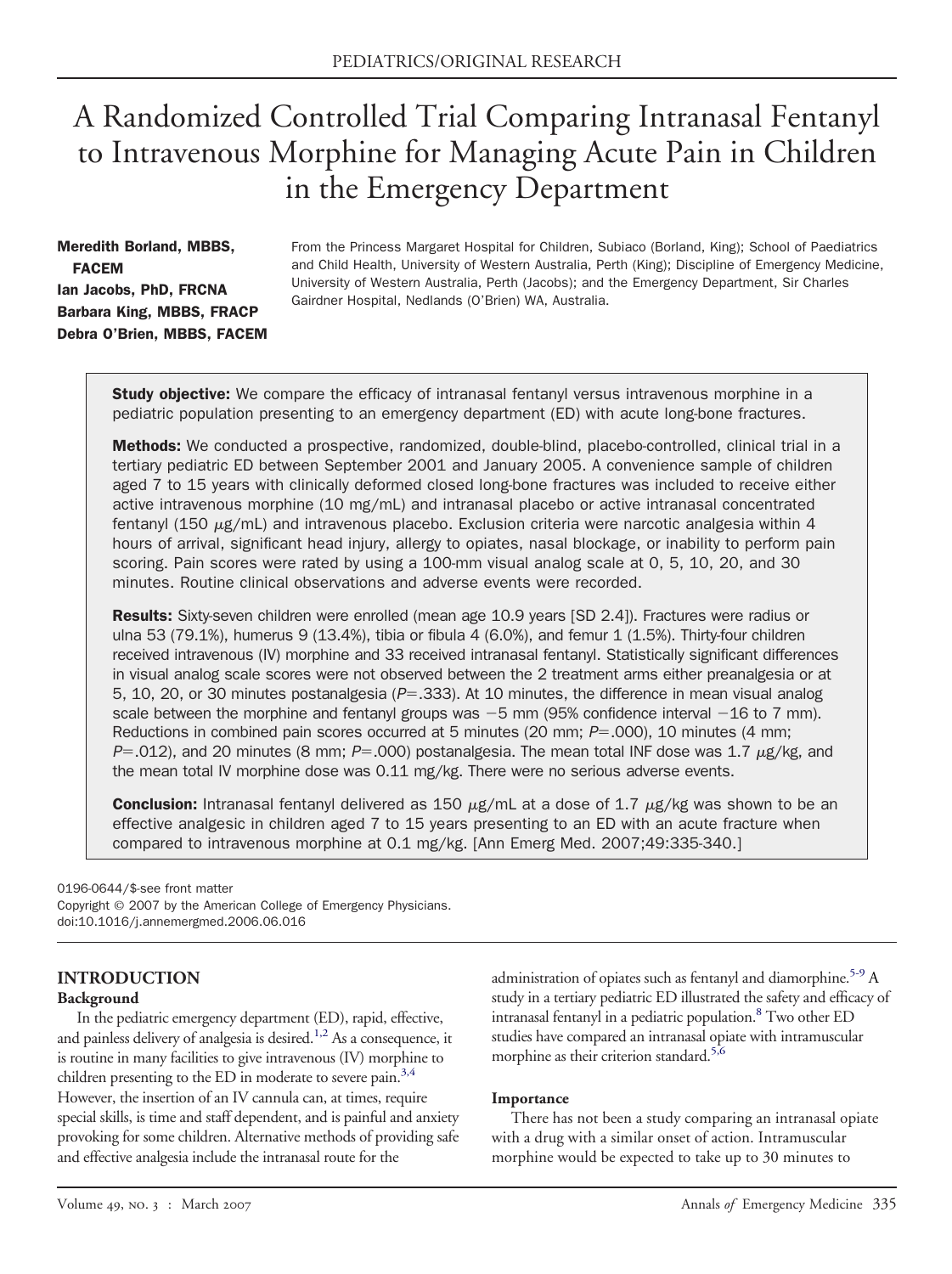#### **Editor's Capsule Summary**

*What is already known on this topic*

Narcotic analgesia is often substantially delayed in children with extremity fractures because of the logistical hurdle of obtaining intravenous access.

#### *What question this study addressed*

Can atomized intranasal fentanyl relieve pain as effectively as intravenous morphine in older children with long-bone fractures?

# *What this study adds to our knowledge*

In the 67 children studied, intranasal fentanyl provided pain relief similar to that of intravenous morphine without an increase in adverse events. Only 1 child of 33 receiving fentanyl experienced vomiting.

# *How this might change clinical practice*

Intranasal fentanyl appears to be a feasible alternative to intravenous morphine for the initial treatment of severe pain in older children. Indeed, because intranasal fentanyl does not require intravenous access, it seems a superior choice in that it can be administered earlier.

achieve adequate analgesia, whereas intranasal formulations take 5 to 10 minutes. In addition, if it were possible to provide adequate analgesia without IV access, then the administration of analgesia would be hastened, which would equate to greater patient comfort and satisfaction.

# **Goal of This Investigation**

Our objective was to illustrate the comparative effectiveness of intranasal fentanyl to IV morphine in the pediatric ED. The primary endpoint was to demonstrate equivalence in pain control.

# **MATERIALS AND METHODS**

# **Study Design and Setting**

This study was a double-blind, placebo-controlled, randomized trial within a tertiary pediatric ED with an annual census of 42,000 attendances. Enrollments were made from September 2001 to January 2005.

# **Selection of Participants**

A convenience sample of children aged 7 to 15 years, presenting with clinically deformed closed long-bone fractures, was identified at triage and invited to join the study. Verbal consent was obtained from both the accompanying parent and the child, when appropriate. Written consent was not obtained to minimize "time to analgesia" in the setting of acute extreme pain. These ethical issues were discussed with the institution's ethics committee and approval was obtained. These findings were consistent with published guidelines for ethical research.<sup>[10](#page-5-0)</sup>



Figure 1. Mucosal Atomiser Device.

Patients were excluded if they had received narcotic analgesic within 4 hours of arrival in ED; had sustained a head injury resulting in impaired judgment; were known to be allergic to opiate analgesics; had a blocked or traumatized nose, preventing nasal administration; or were unable to perform pain scoring for any reason.

#### **Interventions**

After enrollment, every patient was weighed on the same sitting scale, irrespective of injury sustained, and had routine observations (pulse rate, respiratory rate, blood pressure, and oxygen saturations) taken. The patient was then shown a 100 mm unmarked visual analog scale with "no pain" at the left end and "worst pain" on the right end and invited to mark the level of pain. Patients were not excluded if their pain score fell below a certain number. Appropriate splintage and icing were applied.

An IV cannula was then inserted into a peripheral vein in every patient. During the study design, commercially available concentrated fentanyl solutions were not available; therefore, a concentrated fentanyl (150  $\mu$ g/mL) was manufactured in our hospital pharmacy from fentanyl powder sourced from the drug manufacturer (AstraZeneca Pty Ltd, Balcatta, WA, Australia). Study packs contained either the concentrated fentanyl solution or normal saline solution in identical containers plus a 1-mL ampoule of morphine (10 mg/mL) or normal saline solution also in identical containers. The nasal atomizer (MAD device; Wolfe Tory Medical, Salt Lake City, UT) and syringes for drawing up the medication was also included (Figure 1). The IV medication was diluted to 10 mL with normal saline solution before administration. The study packs were randomly allocated in the pharmacy and supplied to the department in blocks of 10, and the next available pack was taken on enrollment of the patient.

Drug doses were based on weight intervals of 10 kg [\(Table](#page-2-0) 1). The initial fentanyl dose was calculated to be approximately 1.4  $\mu$ g/kg (equivalent to 1  $\mu$ g/kg IV, with 71% bioavailability).<sup>[10](#page-5-0)</sup> Additional doses of 15  $\mu$ g were available for administration to a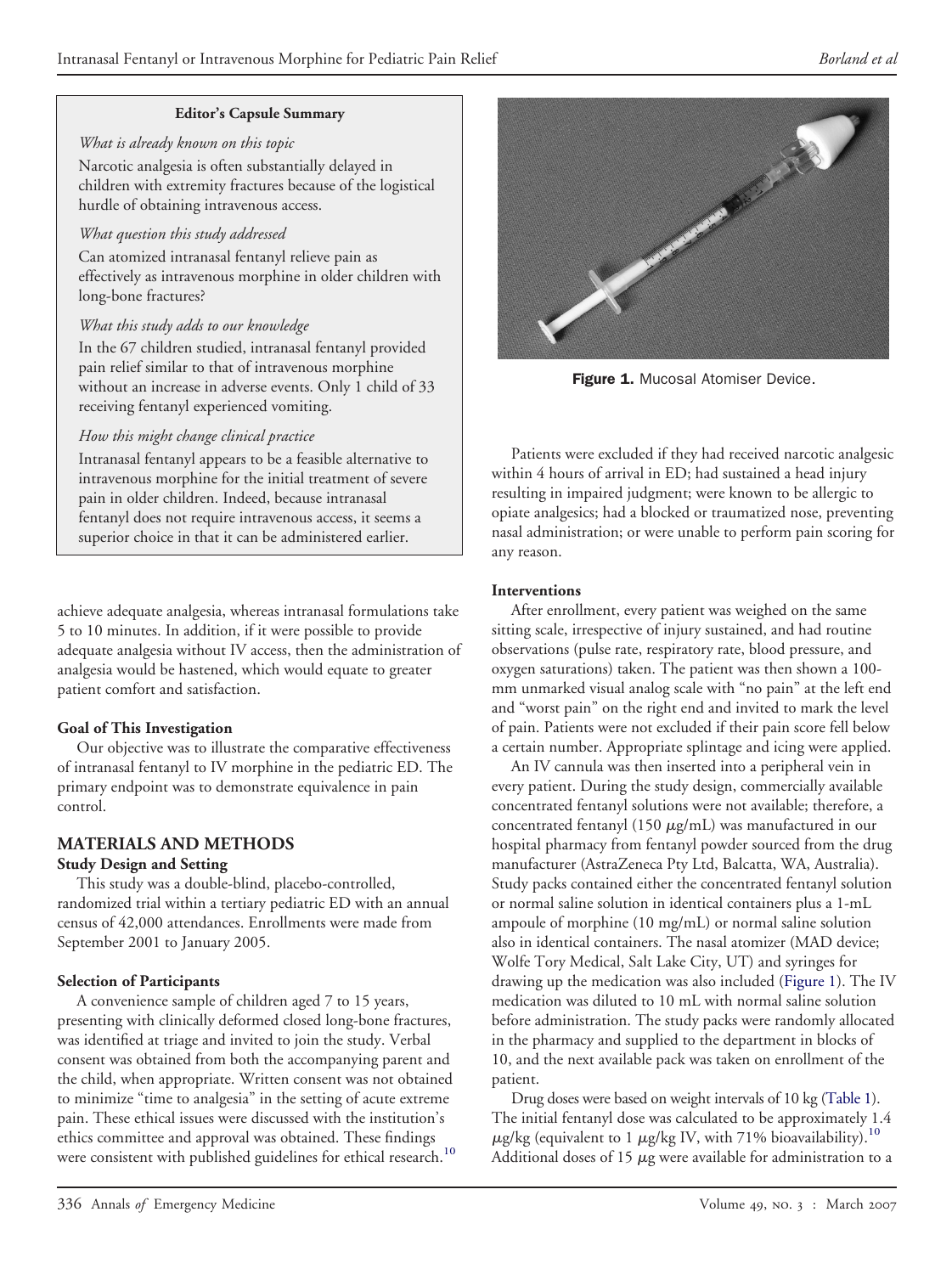|                | <b>Dosage Schedule for</b><br><b>Intranasal Fentanyl</b> |                                                    | <b>Dosage Schedule for IV</b><br><b>Morphine</b> |                                                          |  |
|----------------|----------------------------------------------------------|----------------------------------------------------|--------------------------------------------------|----------------------------------------------------------|--|
| Weight<br>(kg) | <b>Initial</b><br>Dose $(\mu g)$                         | Max No.<br><b>Additional</b><br>Doses $(15 \mu g)$ | <b>Initial</b><br>Dose (mg)                      | Max No.<br><b>Additional</b><br>Doses $(1.0 \text{ mg})$ |  |
| $21 - 30$      | 30                                                       | 2                                                  | 2.0                                              | 2                                                        |  |
| $31 - 40$      | 45                                                       | 3                                                  | 3.0                                              | З                                                        |  |
| $41 - 50$      | 60                                                       | 4                                                  | 4.0                                              | 4                                                        |  |

#### <span id="page-2-0"></span>Table 1. Study drug dosage schedule.

maximum total intranasal dose. When receiving the intranasal medication, each child received an IV injection of morphine or placebo. The initial morphine dose was approximately 0.1 mg/ kg. Additional IV doses were 1.0 mg. Every child received 1 active drug (either intranasal or IV) and 1 placebo drug by the opposite route. Requirements for additional analgesia were determined by the treating nurse or physician, who was blinded to the visual analog scale assessment. When required, additional doses were given of both the IV and intranasal drugs to ensure an active agent was given. Additional doses could be given every 5 minutes until pain was relieved, patient refused further analgesia, or maximum doses had been given according to the dosing schedule. If pain relief was inadequate after 30 minutes, then analgesia in the form of titrated IV morphine was offered in the traditional way. The child could withdraw at any time during the trial period and be offered rescue morphine. The decision to withdraw could be made by the patient, parent, or treating physician.

During the study period, routine observations were undertaken in accordance with our institution's nursing protocols for the administration of narcotics. These observations included blood pressure, pulse rate, respiratory rate, and oxygen saturations every 5 minutes. At the end of the 30 minutes, the trial period finished and ongoing treatment was at the discretion of the attending ED medical staff. Most fracture manipulations at that time were undertaken in the operating theatre, and hence if the child's pain relief was adequate, there would be no further need for IV medication within the ED.

#### **Methods of Measurement**

The primary outcome measure was pain scores using a 100-mm unmarked visual analog scale. When adverse effects occurred, these were documented by the attending physician or nurse. In particular, they were asked to document sedation, respiratory or cardiovascular signs, nausea, vomiting, and discomfort related to the nasal spray. The patient provided a pain score with the visual analog scale at 0, 5, 10, 20, and 30 minutes after the administration of analgesia. They also completed a second assessment to compare their current pain with the previous rating verbally as "much better," "little better," "the same," "little worse," or "much worse." The child was blinded to previous scores.



Figure 2. Flow chart.

#### **Primary Data Analysis**

The study hypothesis was to test equivalence of the 2 analgesic agents. Means, medians, and 95% confidence interval (CI) were calculated for all continuous data with proportions, and 95% CI was determined for all categorical variables. Between the 2 treatment arms, differences in age and weight were assessed using the independent sample *t* test with the Mann-Whitney *U* test used to assess differences in number of additional doses given. Differences in pre- and postanalgesia pain scores were assessed with a mixed between- and withinsubjects analysis of variance, which allowed for simultaneous testing of repeated measures during the study intervals (visual analog scale scores), in addition to assessment of differences between the 2 treatment arms. The potential for interaction effects was also assessed in the model. Normality of the data was assessed visually with a histogram of visual analog scale scores. Analysis was conducted using the Statistical Package for Social Sciences (SPSS version 14.0).

If a power of 0.90,  $\alpha$  of 0.05, baseline pain score of 80  $mm<sup>±</sup>18$  mm, and a change in pain score of 13 mm were clinically significant,  $11,12$  then 32 subjects would be required in each treatment arm. Analysis was undertaken on an intentionto-treat basis. The study was approved by the hospital's ethics committee, with the specific provision for obtaining verbal consent.

# **RESULTS**

We enrolled 67 children between September 2001 and January 2005 (Figure 2). Baseline characteristics were similar between groups [\(Table](#page-3-0) 2).

The visual analog scale scores during the 5 periods at which pain was assessed and between intranasal fentanyl and IV morphine are illustrated in [Figure](#page-4-0) 3. Overall, no statistically significant differences in visual analog scale scores between the 2 treatment arms either preanalgesia or at 5, 10, 20, or 30 minutes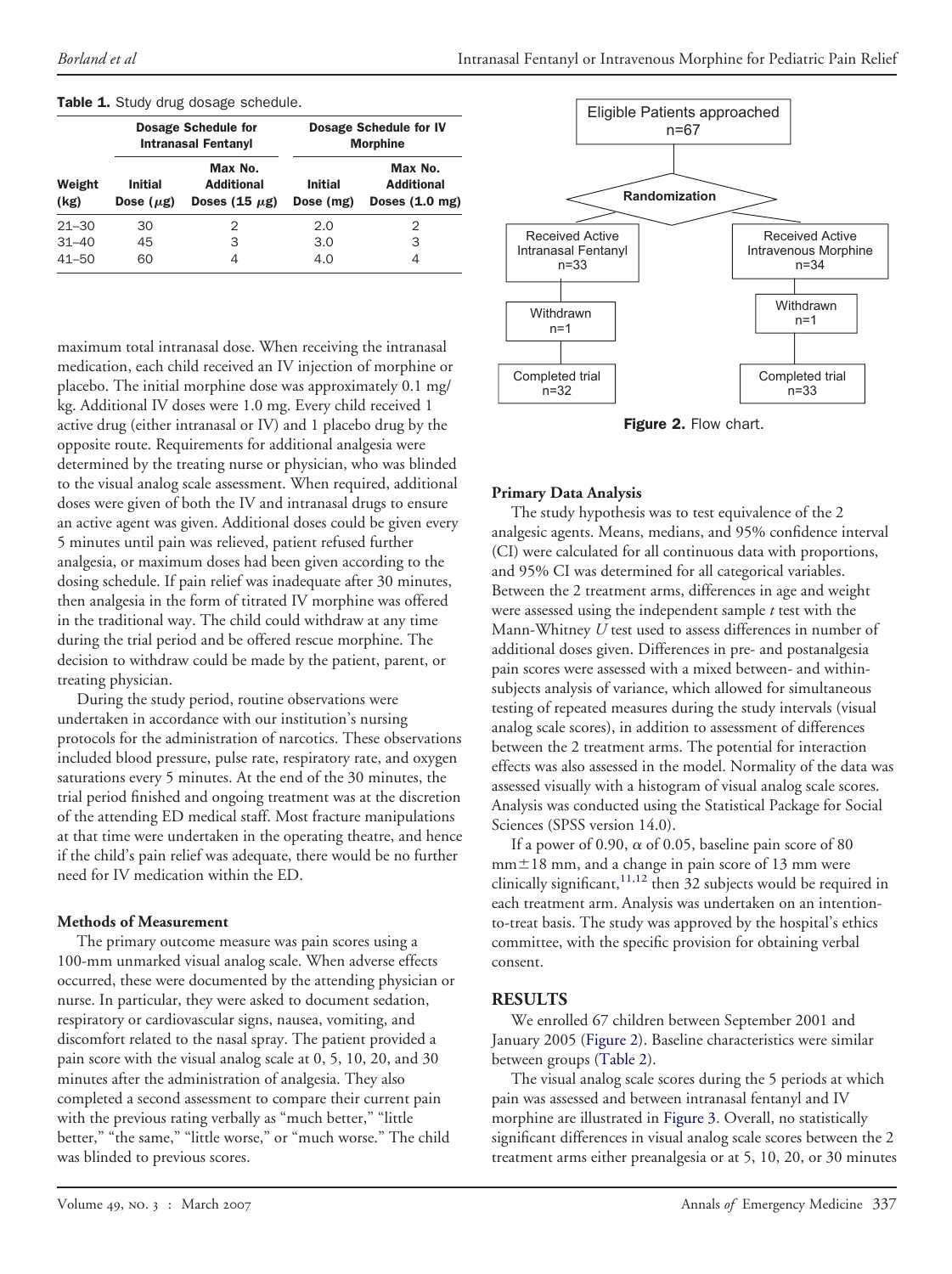#### <span id="page-3-0"></span>Table 2. Characteristics of study patients.

|                                           | <b>Both Groups,</b> | <b>Morphine</b><br>Group, | Fentanyl<br>Group, |  |
|-------------------------------------------|---------------------|---------------------------|--------------------|--|
| <b>Demographics</b>                       | $n = 67$            | $n = 34$                  | $n = 33$           |  |
| Mean age, y (range)                       | $10.9(6 - 15)$      | $10.7(6-15)$              | $11.1(7-15)$       |  |
| Mean weight, kg (range)                   | 43.7 (19-88)        | 41.9 (19-80)              | 45.7 (26-88)       |  |
| Diagnosis (%)                             |                     |                           |                    |  |
| Fractured humerus                         | 9(13.4)             | 5(14.7)                   | 4(12.1)            |  |
| Fractured radius or ulna                  | 53(79.1)            | 27(79.4)                  | 26 (78.8)          |  |
| Fractured femur                           | 1(1.5)              | Ω                         | 1(3.0)             |  |
| Fractured tibia/fibula                    | 4(6.0)              | 2(5.9)                    | 2(6.1)             |  |
| Median initial dose/kg                    |                     | $0.08$ mg                 | $1.2 \mu$ g        |  |
| Median no. of additional<br>doses (range) |                     | $1.0(0-5)$                | $1.0(0-6)$         |  |
| Mean total dose/kg                        |                     | $0.11$ mg                 | $1.7 \mu$ g        |  |

postanalgesia were observed ( $P = .333$ ). Because there were no statistically significant differences between the 2 treatment arms, visual analog scale scores were combined to form an overall visual analog scale score for each time point. There were statistically significant reductions in the combined visual analog scale score at 5 minutes postanalgesia of 20 mm  $(P=.000)$ , at 10 minutes of 4 mm  $(P=.012)$ , and at 20 minutes of 8 mm  $(P=.000)$ . There were no further significant reductions in visual analog scale score beyond 20 minutes ( $P = .753$ ).

Three children reported a bad taste in the mouth after the nasal spray; all had received active fentanyl, but this did not affect their receiving further doses if required. One child had a momentary flush at the IV site after the IV morphine. One child vomited at 20 minutes after receiving active fentanyl but had been vomiting before any analgesia administration. There were no significant alterations in the routine observations undertaken for all patients. There were no other adverse events.

Two children required rescue morphine; 1 child was withdrawn when IV access failed and intramuscular analgesia was administered; 1 child received 1 dose of intranasal fentanyl and withdrew at 5 minutes. One child (having active morphine) had 5 additional doses (protocol maximum $=4$ ), receiving a total of 0.2 mg/kg of morphine. Another child (having active fentanyl) was given 6 additional doses within the study time (protocol maximum=4), which equated to a total of 2  $\mu$ g/kg of fentanyl. Twenty children weighed more than 50 kg; 9 received IV morphine and 11, intranasal fentanyl.

# **LIMITATIONS**

We used the visual analog scale as our pain measurement tool because it has been validated in recent studies.<sup>[11](#page-5-0)</sup> In the clinical setting, it is a somewhat cumbersome tool, requiring a 100-mm diagram and the child to mark his or her pain level. Children older than 6 years were included to avoid difficulty with understanding a pain measurement tool in the acute setting without previous education.<sup>[13,14](#page-5-0)</sup> The verbal 0-to-10 scale (numeric rating scale) has been less validated in the pediatric population<sup>[15](#page-5-0)</sup> but possibly would be a more convenient tool for use in this clinical setting.

We used a convenience sample for enrollments that was dependent on suitable patients being identified at triage. The chief investigator (M.B.) worked during discontinuous periods between 2002 and 2003, resulting in a reduction in enrollments of these suitable patients. No record was kept of potential patients who were not enrolled, so no conclusion can be drawn about reasons for nonenrollments.

For reasons of simplicity, the dosage regimen was calculated for 3 weight intervals. The inclusion of 21 children outside of the weight intervals (1 less than 20 kg and 20 greater than 50 kg) may have actually increased the study population posttreatment mean pain scores (and potentially undertreated these children's pain) because the majority of these children received smaller per-kilogram doses of both IV morphine and INF.

# **DISCUSSION**

Intranasal drug administration has been studied widely in postoperative patients<sup>[16-18](#page-5-0)</sup> and burn patients.<sup>[19-21](#page-5-0)</sup> To our knowledge, this study is the first to compare directly intranasal fentanyl with IV morphine in a pediatric population. We were able to demonstrate equivalence in pain scores at all intervals during the study. The combined visual analog scale score showed significant reduction at all intervals postanalgesia except at 30 minutes, which reflects reduction in pain for both treatment arms throughout the study.

Theoretically, an IV narcotic would be likely to be superior to an intranasal narcotic at 5 minutes because of the slight delay in absorption of intranasal fentanyl in comparison to IV administration of morphine. However, our results showed no significant difference in IV morphine in comparison to intranasal fentanyl at any period, which correlates with the rapid bioavailability of the intranasal fentanyl. Intranasal fentanyl has been shown to have therapeutic serum levels in 2 minutes, reflecting the good venous outflow of nasal mucosa and the bypassing of the liver, avoiding hepatic first-pass metabolism.<sup>22</sup> In the clinical setting, intranasal fentanyl can be administered promptly into the nasal cavity without the delays inherent in placing an IV. As part of the study protocol, every child had an IV placed before the study drugs were administered; however, in routine practice the intranasal drug can be administered before the IV insertion, resulting in effective earlier analgesia. Having achieved initial improvement in pain and having instituted other measures (eg, splinting and ice), the child may not have any further need for IV access in the ED for opiate analgesia. Alternatively, if longeracting opiate is required, it will allow time for topical local anesthetic agents to work before IV insertion.

There is the potential for the intranasal fentanyl administration to be part of the triage assessment by nursing staff in an effort to reduce "time to analgesia," which has now become routine practice in our department with a commercially manufactured concentrated fentanyl solution. Other possibilities for this method of analgesia include the out-of-hospital and general practice settings, in which IV insertion may be difficult or unavailable and provision of analgesia can be a challenge.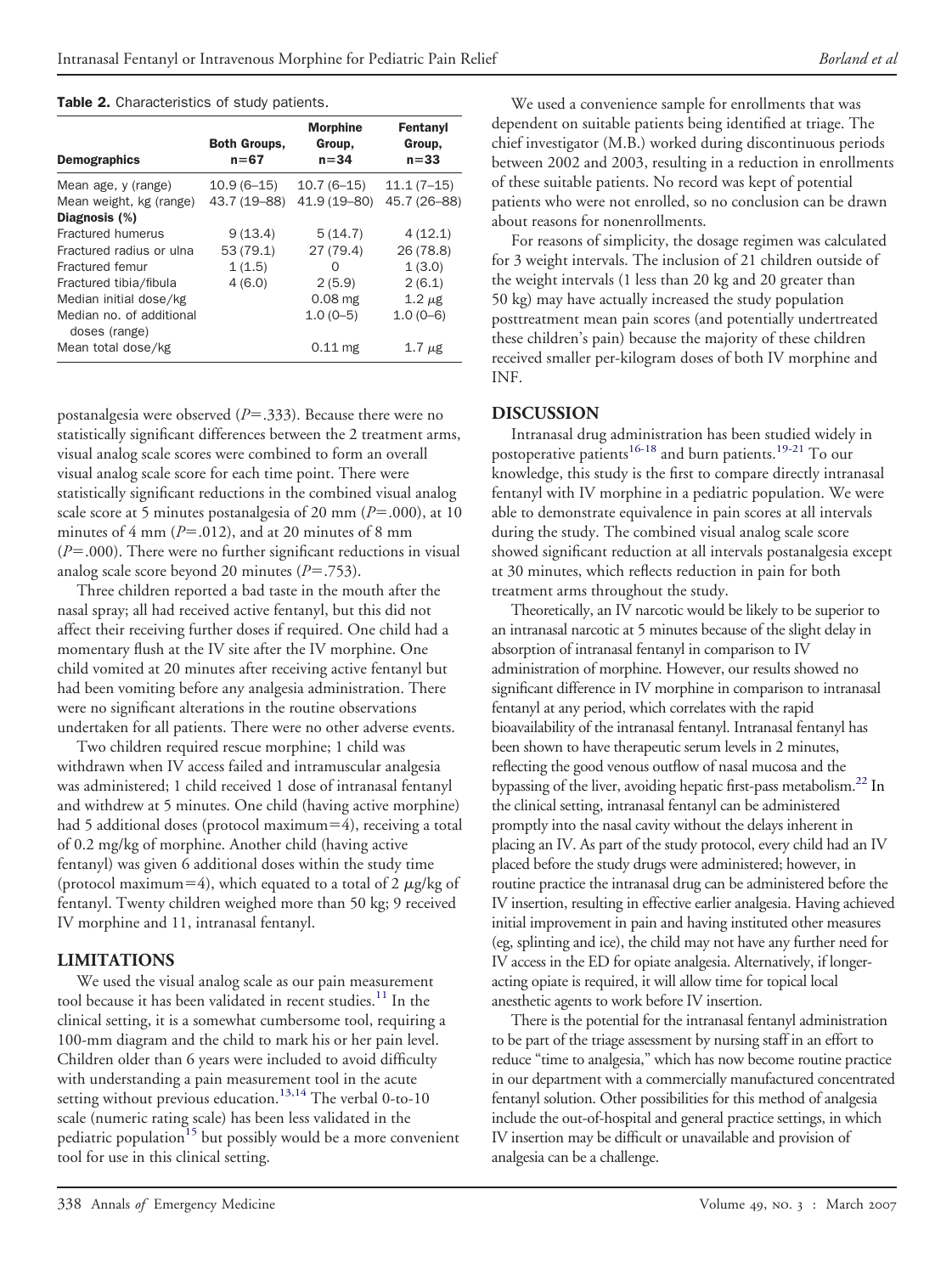<span id="page-4-0"></span>

Figure 3. Mean visual analog scale.

|                        | 0 min              | 5 min                   | $10 \text{ min}$   | $20$ min            | 30 min             |
|------------------------|--------------------|-------------------------|--------------------|---------------------|--------------------|
| Morphine mm            | 67                 | 42                      | 41                 | 35                  | 33                 |
| Fentanyl mm            | 68                 | 55                      | 46                 |                     |                    |
| Difference mm (95% CI) | $-1$ ( $-12$ to 9) | $-13$ ( $-23$ to $-3$ ) | $-5$ ( $-16$ to 7) | $-2$ ( $-13$ to 10) | $-4$ ( $-16$ to 8) |

Given the equianalgesic effect between the 2 agents, the choice of first analgesia will be determined by tolerability and acceptability. In practice, intranasal administration was simple, with only 3 children expressing a dislike of the intranasal medication, which did not prevent further use of the medication. The concentrated fentanyl solution developed for this study (150  $\mu$ g/mL) allowed a small volume of fluid to be administered, minimizing difficulties such as sneezing out or swallowing the solution and improving bioavailability.<sup>[5,22](#page-5-0)</sup>

There were no significant adverse effects of either active drug in our study. This adverse effect profile was similar to that of other studies. [5,6,8,16](#page-5-0)

In summary, intranasal fentanyl delivered as  $150 \mu g/mL$  at doses of  $1.7 \mu g/kg$  has been shown in this randomized, doubleblinded, placebo-controlled study to provide analgesia equivalent to that of IV morphine at the dose of 0.1 mg/kg for children aged 7 to 15 years with acute fractures in the ED setting. It has the advantage of being able to be administered quickly before the placing of an IV cannula. There is potential for it to be a nurse-initiated analgesic in the ED or used in the out-of-hospital or general practice settings in children presenting with acutely painful conditions.

*Supervising editor:* Steven M. Green, MD

*Author contributions:* MB conceived, designed, and conducted the study and undertook article writing and acts as guarantor.

IJ assisted in planning and manuscript revision and undertook statistical analysis. BK conducted patient enrollments and article revision. DO'B was involved in planning, obtaining funding, and article revision.

*Funding and support:* Funded by an ACEM Morson Taylor Research Grant.

*Publication dates:* Received for publication January 6, 2006. Revisions received April 14, 2006; May 19, 2006; and May 31, 2006. Accepted for publication June 8, 2006. Available online October 25, 2006.

Presented at the Australasian College for Emergency Medicine annual scientific meeting, Melbourne, Australia, November 2005.

Reprints not available from the authors.

*Address for correspondence:* Meredith Borland, MBBS, FACEM, GPO Box D184, Perth WA 6840, Australia; 61-(0)-8- 9340-8222, fax 61-(0)-8-9340-8118; E-mail Meredith.Borland@health.wa.gov.au.

#### REFERENCES

- 1. Simpson N, Finlay F. Only one fifth of A&E departments were found to have pain control policy for children [letter]. *BMJ*. 1998; 316:396.
- 2. Friedland LR, Pancioli AM, Duncan KM. Pediatric emergency department analgesic practice. *Pediatr Emerg Care*. 1997;13: 103-106.